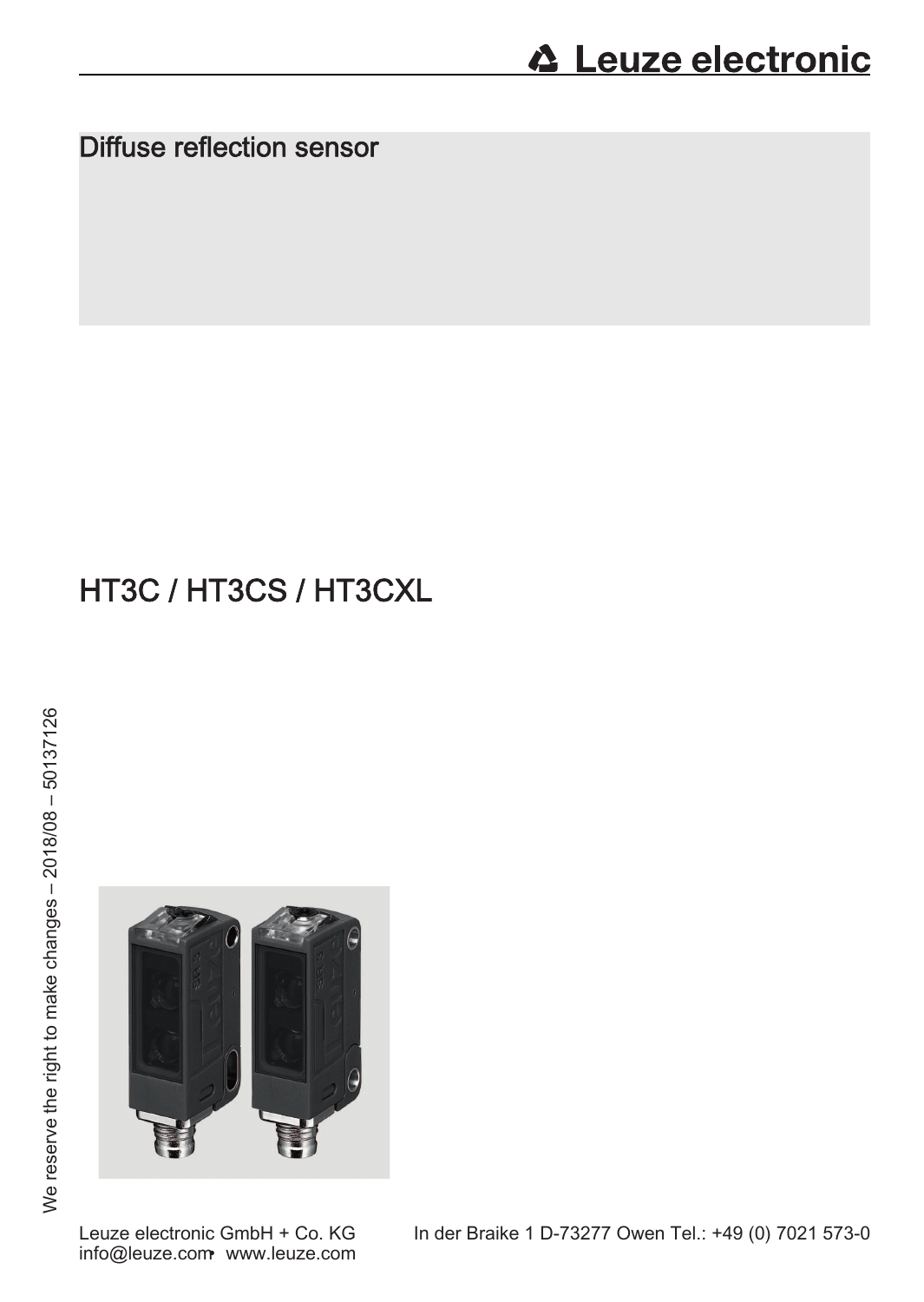ī